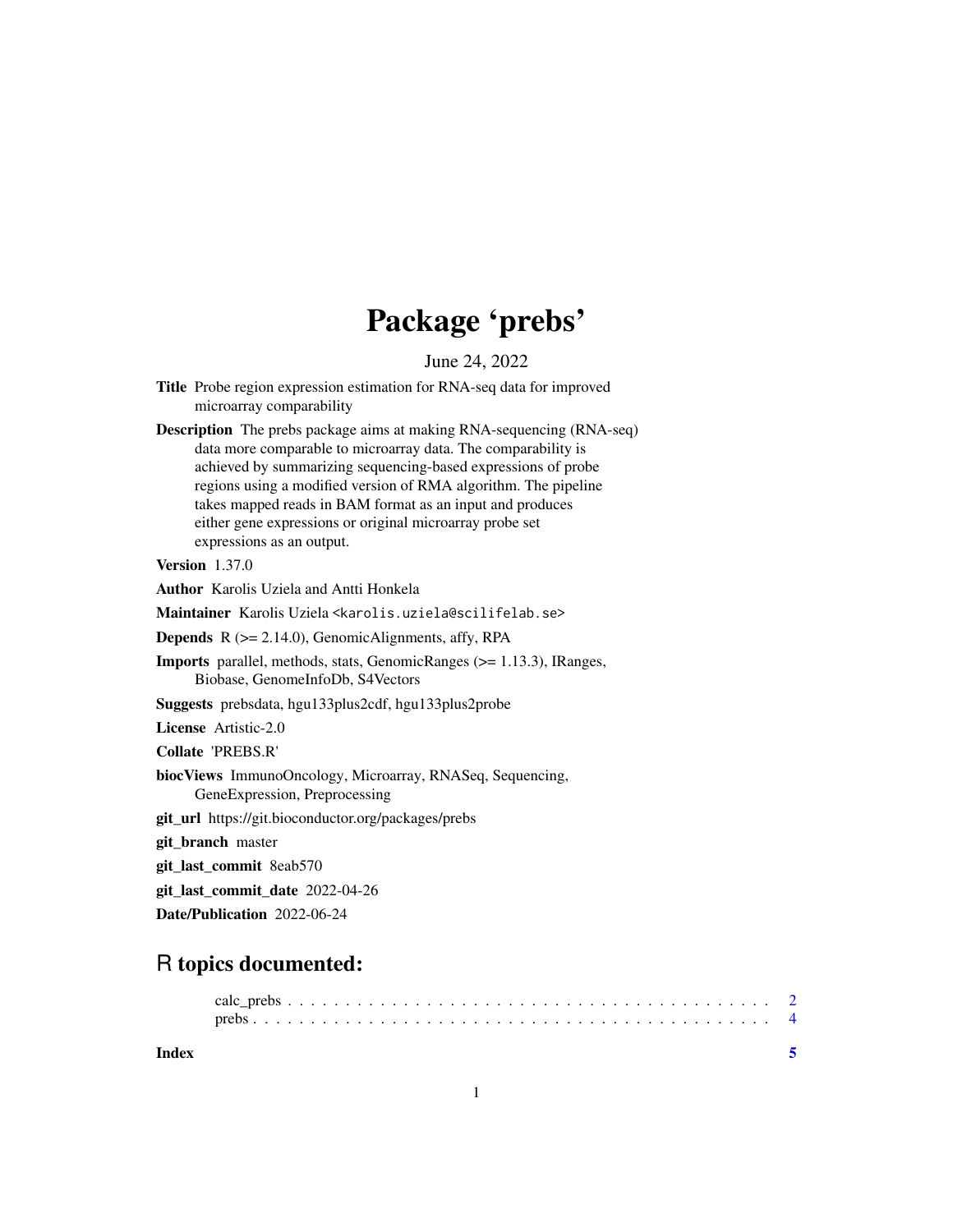<span id="page-1-0"></span>

#### Description

calc\_prebs calculates PREBS values for given set of BAM files.

#### Usage

```
calc_prebs(bam_files, probe_mapping_file, cdf_name = NULL, cluster = NULL,
 output_eset = TRUE, paired_ended_reads = FALSE, ignore_strand = TRUE,
  sum.method = "rpa")
```
#### Arguments

| bam_files          | A vector containing bam files.                                                                                                                                                                       |  |  |
|--------------------|------------------------------------------------------------------------------------------------------------------------------------------------------------------------------------------------------|--|--|
| probe_mapping_file |                                                                                                                                                                                                      |  |  |
|                    | A file containing probe mappings in the genome.                                                                                                                                                      |  |  |
| cdf_name           | A name of CDF package to use in RMA algorithm. If cdf_name=NULL, the<br>package name is inferred from the name of probe_mapping_file ("HGU133Plus2_Hs_ENSG_mapping.txt<br>-> "hgu133plus2hsensgcdf") |  |  |
| cluster            | A cluster object created using "makeCluster" function from "parellel" package.<br>If cluster=NULL, no parallelization is used.                                                                       |  |  |
| output_eset        | If set to TRUE, the output of calc_prebs will be ExpressionSet object. Other-<br>wise, the output will be a data frame.                                                                              |  |  |
| paired_ended_reads |                                                                                                                                                                                                      |  |  |
|                    | Set it to TRUE if your data contains paired-ended reads. Otherwise, the two<br>read mates will be treated as independent units.                                                                      |  |  |
| ignore_strand      | If set to TRUE, then the strand is ignored while counting read overlaps with<br>probe regions. If you use strand-specific RNA-seq protocol, set to FALSE, oth-<br>erwise set it to TRUE.             |  |  |
| sum.method         | Microarray summarization method to be used. Can be either rpa or rma. The<br>default mode is rpa.                                                                                                    |  |  |

#### Details

calc\_prebs is the main function of prebs package that implements the whole pipeline. The function takes mapped reads in BAM format and probe sequence mappings as an input.

calc\_prebs can run in two modes: rpa and rma. RMA is the classical microarray summarization algorithm developed by R. A. Irizarry et al. (2003), while RPA is a newer algorithm that was developed by L. Lahti et al. (2011). The default mode is rpa. NOTE: before prebs version 1.7.1 only RMA mode was available.

The output format depends on output\_eset option. If output\_eset=TRUE then calc\_prebs returns ExpressionSet object (ExpressionSet object is defined in affy package). Otherwise, it returns a data frame containing PREBS values.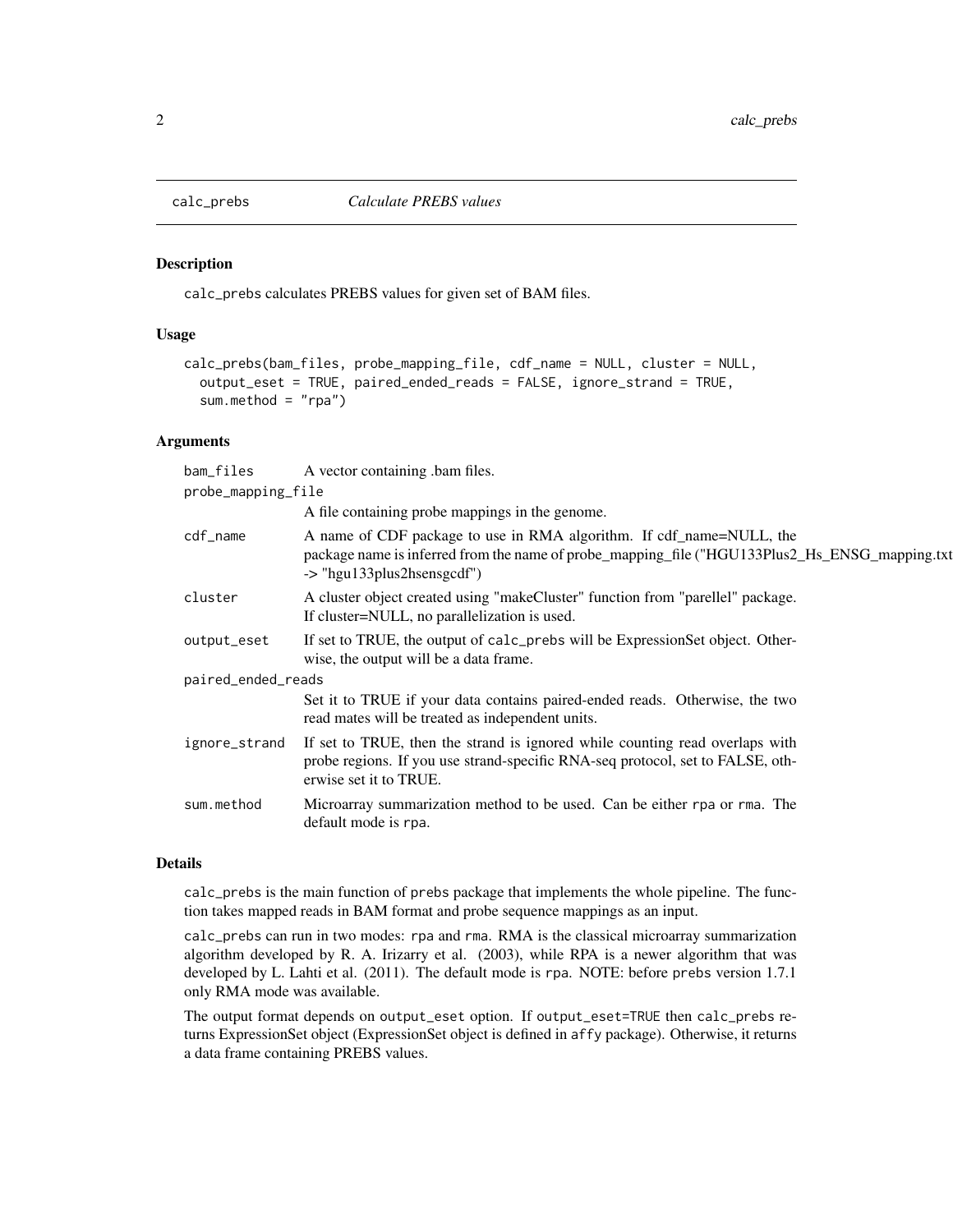#### calc\_prebs 3

For running calc\_prebs with custom CDF, the custom CDF package has to be downloaded and installed from Custom CDF website: http://brainarray.mbni.med.umich.edu/CustomCDF

For running calc\_prebs with manufacturer's CDF, the manufacturer's CDF package can be installed from Bioconductor, for example: BiocManager::install("GenomicRanges"); BiocManager::install("hgu133plus2cdf")

For a detailed input specification, please refer to the prebs vignette.

#### Value

ExpressionSet object or a data frame containing PREBS values

#### Examples

```
if (require(prebsdata)) {
 # Get full paths to data files in \code{prebsdata} package
 bam_file1 <- system.file(file.path("sample_bam_files", "input1.bam"), package="prebsdata")
 bam_file2 <- system.file(file.path("sample_bam_files", "input2.bam"), package="prebsdata")
 bam_files <- c(bam_file1, bam_file2)
 custom_cdf_mapping1 <- system.file(file.path("custom-cdf", "HGU133Plus2_Hs_ENSG_mapping.txt"),
                                     package="prebsdata")
 custom_cdf_mapping2 <- system.file(file.path("custom-cdf", "HGU133A2_Hs_ENSG_mapping.txt"),
                                     package="prebsdata")
 manufacturer_cdf_mapping <- system.file(file.path("manufacturer-cdf", "HGU133Plus2_mapping.txt"),
                                          package="prebsdata")
 if (interactive()) {
   # Run PREBS using custom CDF without parallelization ("rpa" mode)
   prebs_values <- calc_prebs(bam_files, custom_cdf_mapping1)
   head(exprs(prebs_values))
   # Run PREBS using custom CDF without parallelization ("rma" mode)
   prebs_values <- calc_prebs(bam_files, custom_cdf_mapping1, sum.method="rma")
   head(exprs(prebs_values))
   # Run PREBS using custom CDF with parallelization
   library(parallel)
   N<sub>CORES</sub> = 2
   CLUSTER <- makeCluster(N_CORES)
   prebs_values <- calc_prebs(bam_files, custom_cdf_mapping1, cluster=CLUSTER)
   stopCluster(CLUSTER)
   # Run PREBS using another custom CDF
   prebs_values <- calc_prebs(bam_files, custom_cdf_mapping2)
   # Run PREBS and return data frame instead of ExpressionSet object
   prebs_values <- calc_prebs(bam_files, custom_cdf_mapping1, output_eset=FALSE)
   head(prebs_values)
 }
 # Run PREBS using Manufacturer's CDF (outputs probe set expressions)
 prebs_values <- calc_prebs(bam_files, manufacturer_cdf_mapping)
 head(exprs(prebs_values))
 # Same as above, but state CDF package name explicitly
```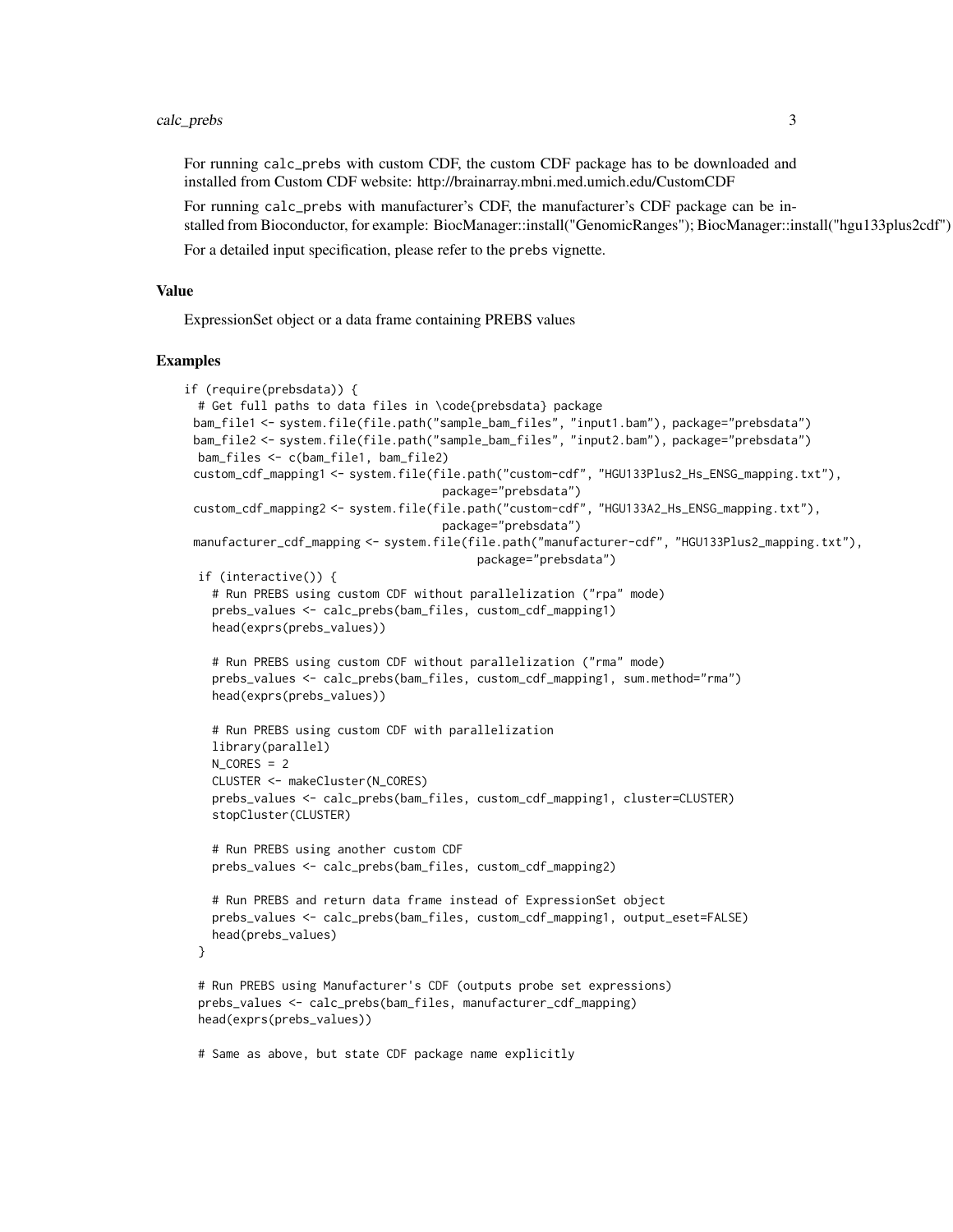```
prebs_values <- calc_prebs(bam_files, manufacturer_cdf_mapping, cdf_name="hgu133plus2cdf")
}
```
prebs *PREBS package*

#### Description

The prebs package aims at making RNA-sequencing (RNA-seq) data more comparable to microarray data. The comparability is achieved by summarizing sequencing-based expressions of probe regions using standard microarray summarization algorithms (RPA or RMA). The pipeline takes mapped reads in BAM format as an input and produces either gene expressions or original microarray probe set expressions as an output.

#### Details

The package has only one public function: calc\_prebs. Type help(calc\_prebs) for more information on the usage.